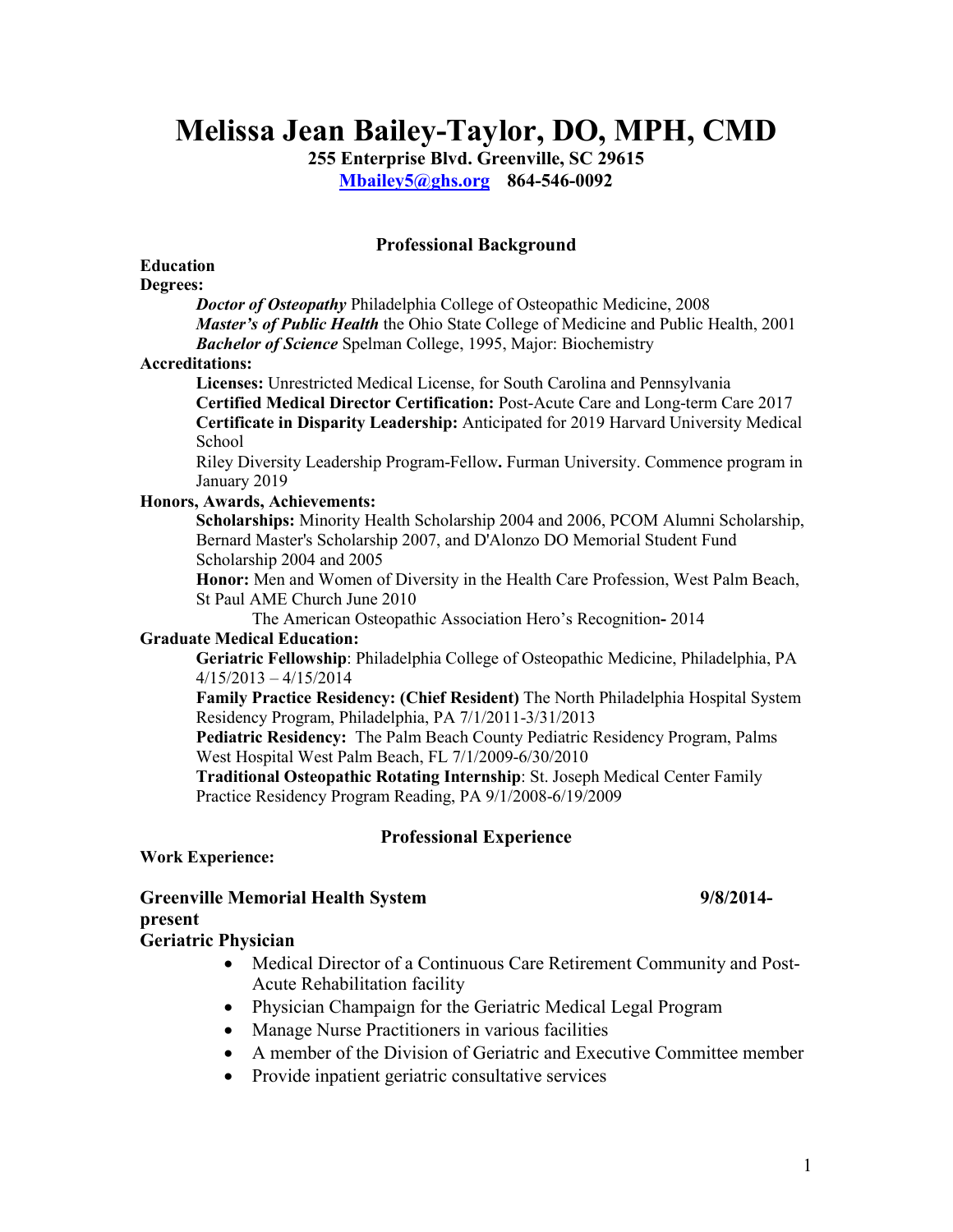- Teaching and supervising Family Medicine, Internal Medicine, and Med-Ped Residents
- Medical management of Hospice and Palliative Care patients
- Administrative Responsibilities as Medical Director for a Long-term Care Facilities
- Admissions Committee member for the University of South Carolina (USC)- Greenville School of Medicine (SOM)
- Student Evaluation and Promotion Committee Member and Chairman for USC-SOM Greenville.
- Co-Chair of The Transformative Health Institute Culture and Inclusion Committee- Enhancing the Practice of Medicine.

## **University of South Carolina School of Medicine-Greenville, SC 12/2014- Present Clinical Faculty**

- Student Evaluation and Promotion Committee Member-Chairman
- Admissions Committee Member
- Preceptor/attending for  $3<sup>rd</sup>$  and  $4<sup>th</sup>$  year medical students via the Division of Geriatrics
- Mentor Medical Students

## **Agape Hospice 9/20/2015- 7/1/2018 Medical Director**

- Former Medical Director of the General Inpatient Unit at Greenville Memorial Hospital.
- Medical Director of the Greenville County area for Agape Hospice.
- Provide end of life medical services to patients and families.
- Manage disease symptoms for patients on hospice.
- Lead interdisciplinary treatment team management and certify patients for hospice services.

## **Healthy Measures 6/1/2012-1/2016**

## **Medical Director**

Responsibilities include:

- Reviewing QC & QA procedures
- Assisting in state laboratory reviews & inspections
- Assisting in the development of new testing protocols
- Reviewing and advising in the development of the Procedure Manual
- Screening consultation

## **Westat 7/2001 - 3/2006**

**Technical Writer, Research Associate, Interim Field-Project Management, Field Manager, Trainer**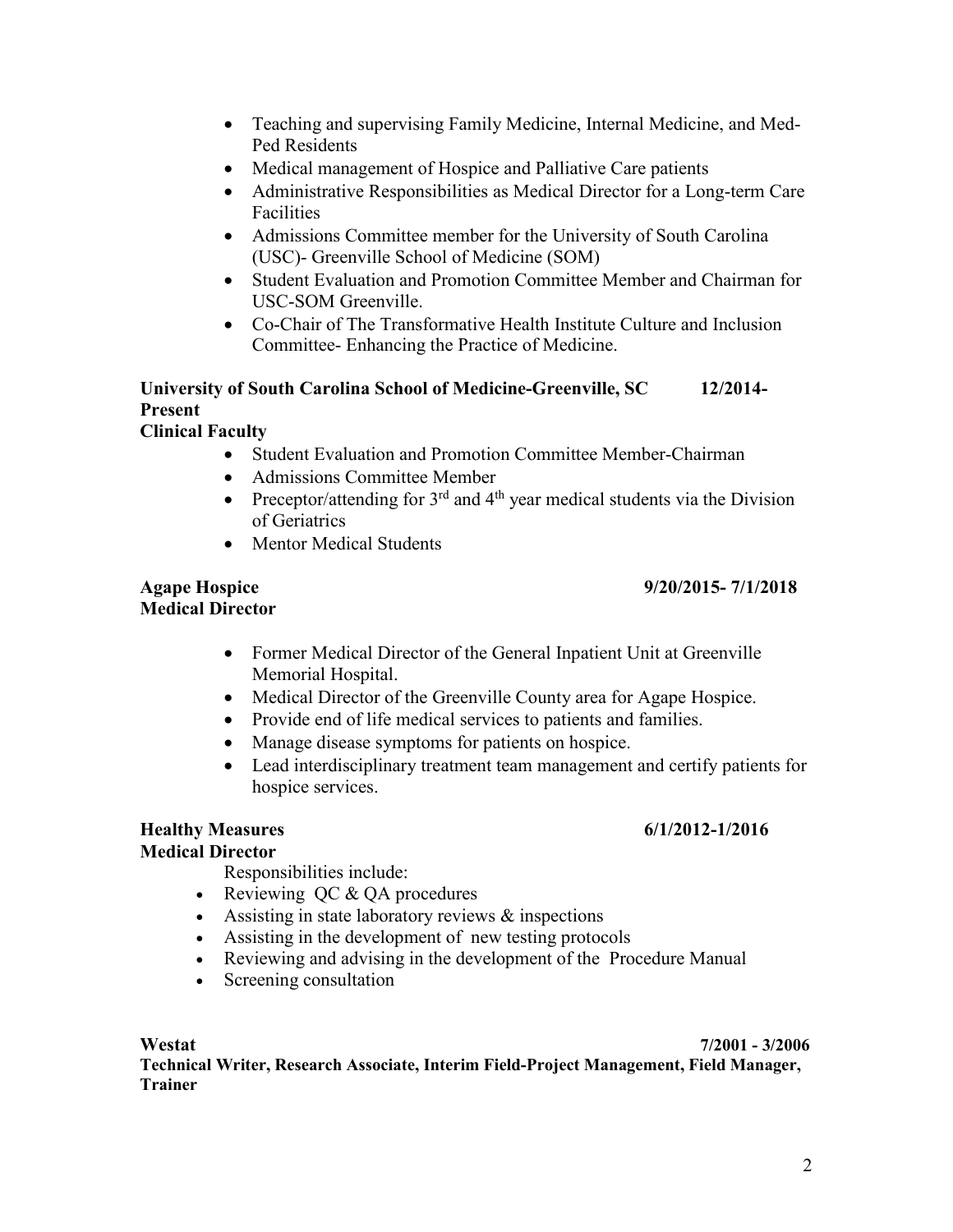## **Research and Study Design:**

- Developed study design, protocols, and methodologies for population, environmental, and health studies
- Developed survey questionnaires and instruments.
- Implemented pilot and full scale studies.
- Reviewed survey instruments and performed quality control on completed survey instruments.
- Compared similar survey instruments to develop new CATI questionnaires.
- Developed methods to compare, publish, and disseminate materials to public safety workers, correctional health care workers, food preparers, and tattoo artist.
- Develop methods for research participation denial conversions.

## **Technical Writing:**

- Wrote technical reports.
- Co-authored and conducted research for a national, environmental, and Health Publications.
- Writings included evidence of human health effects from environmental exposures to hazards such as pesticides, the relation to emerging diseases, childhood illnesses, chronic disease, other adverse health outcomes, and global burden of disease.
- Conducted literature searches on blood borne pathogens transmission, susceptibility, and prevention standards for correctional health care workers; public safety workers; emergency response workers; food service workers positive with HIV, HBV, and HCV; and needle exchange program workers.
- Composed technical reports and chapters for volumes of an environmental study.

## **Data Management & Processing:**

- Analyzed data and facilitated data keying and cleaning.
- Collaborated with senior biostatisticians, statisticians, and clients in data analysis and dissemination.
- Served as a liaison between data processing staff (statisticians and data coders) and project staff.
- Experienced in generating/revising data codebook and ruling on the categorization of raw data.
- Educated in basic level of SPSS in order to make data management decisions with collaborators.

## **Management and Client Relations:**

- Met and partnered with EPA advisory committee.
- Represented Westat in meetings with the National Park Service (NPS),
- US EPA, and Centers for Disease Control and Prevention (CDC).
- Supervised subcontractors and vendors.
- Located potential contractors and negotiated contractual agreements.
- Managed over 30 field and door to door interviewers.
- Oversaw the survey instrument administration.
- Managed a 4000 article-literature review to help a client develop evidenced based recommendations for pediatric asthma prevention and treatment nationally and internationally.
- Managed five advanced trained reviewers
- Collaborated with team members and stakeholders at various levels and backgrounds.

## **Training Development and Training:**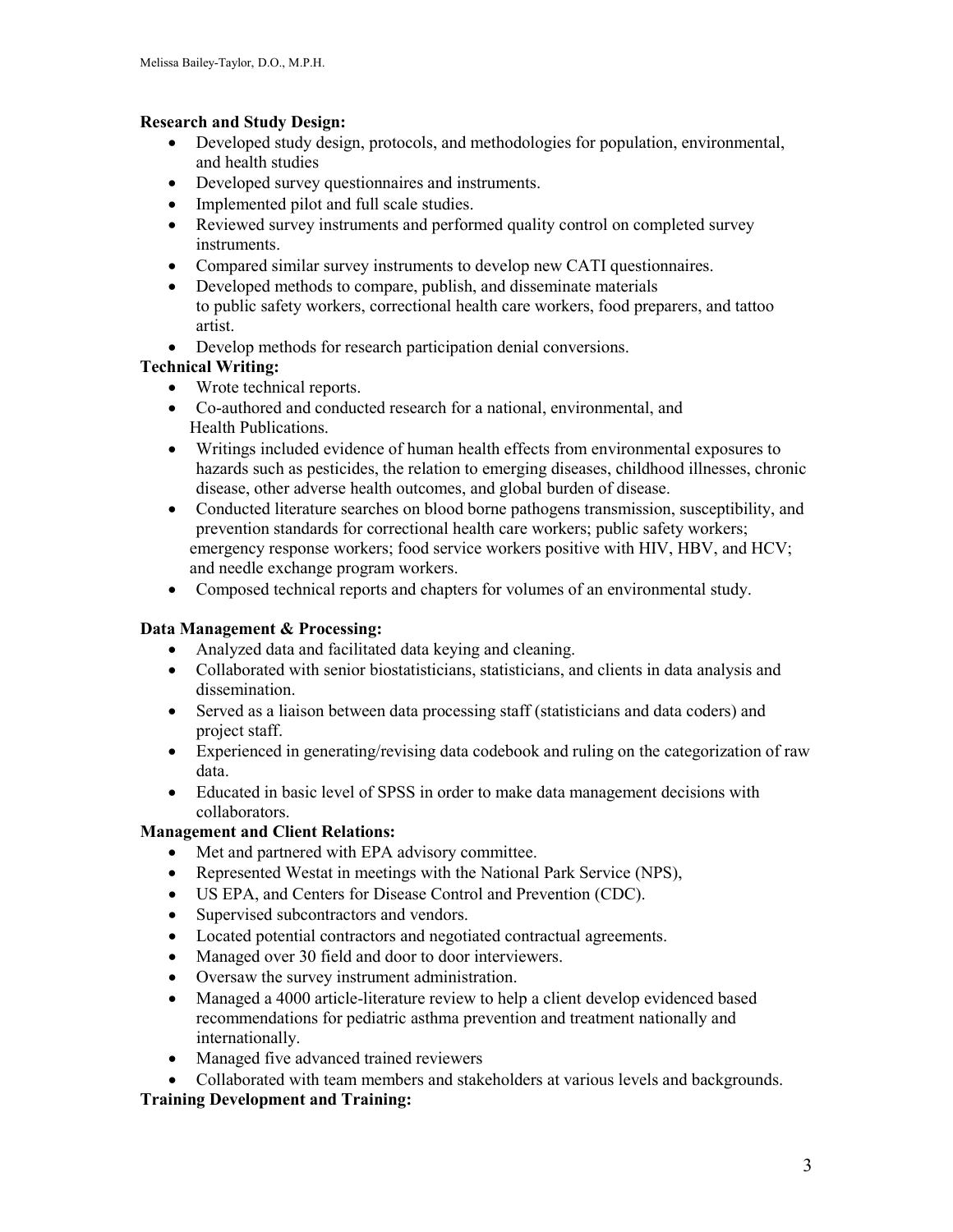- Trained staff and interviewers on basic epidemiology terminology, and human subject research ethics.
- Organized and trained eight telephone interviewers via teleconference for Lead, allergen, and pesticide study in daycares across the United States.
- Performed quality control of the geocoding process for a Dept of Transportation project.
- Developed training modules and trained interviewers for national environmental health studies including human subject research ethics and principles.
- Trained over 45 field interviewers for each study year of the National BEACHES Study. Training included basic health communication and survey practices that facilitate in person interviewing.

## **Regulatory Compliance:**

- Handled regulation and license requirements such as Lead Based Paint Certification and radioactive material handling licenses for the field staff traveling throughout the contiguous US.
- Supervised and conducted state law and public health codes for body piercing and tattooing.
- Developed database of state laws and public health codes for body piercers and tattoo artist.
- Identified experts for meetings to develop new NIOSH guidelines.

## **Major Projects and Clients:**

- The National Beaches Study, First Environmental Health Study of Children in Daycare Centers in the US, and The State of the Environment, Human Health Volume for EPA
- The Environmental Protection Agency, The Centers of Disease Control, Housing and Urban Development, and The National Heart, Lung, and Blood Institute

Georgetown University. Department Of Psychiatry, D.C.  $7/2002 - 1/2003$ **Study Recruiter & Interviewer**, Dr. Mary Ann Dutton

- Screened women in Washington, DC emergency rooms for current intimate partner violence while they waited for treatment. Recruited and interviewed battered women.
- Provided legal, shelter, and counseling referrals.
- Peer counseled women.
- Participated in group meetings by providing information on survey methodology and interpersonal skills.

Comp. Health Initiative In African America Congregations, Ohio 2/2001 - 4/2001 **Coordinator**

- Comprehensive Health Initiative In African American Congregations (CHIAAC)
- Coordinated the resources contributed by the three major health systems, the Columbus Department of Health and other agencies in Columbus, OH.
- Developed step by step guidelines for the establishment of five church-based health initiatives.
- Composed news articles and health informational letters.
- Initiated the development of a health service resource booklet.
- Managed the CHIAAC office.
- Facilitated meetings with all the leadership partners and congregational members.
- Collaborated and partnered with the American Heart Association, the Columbus Health Department, and three major health care systems in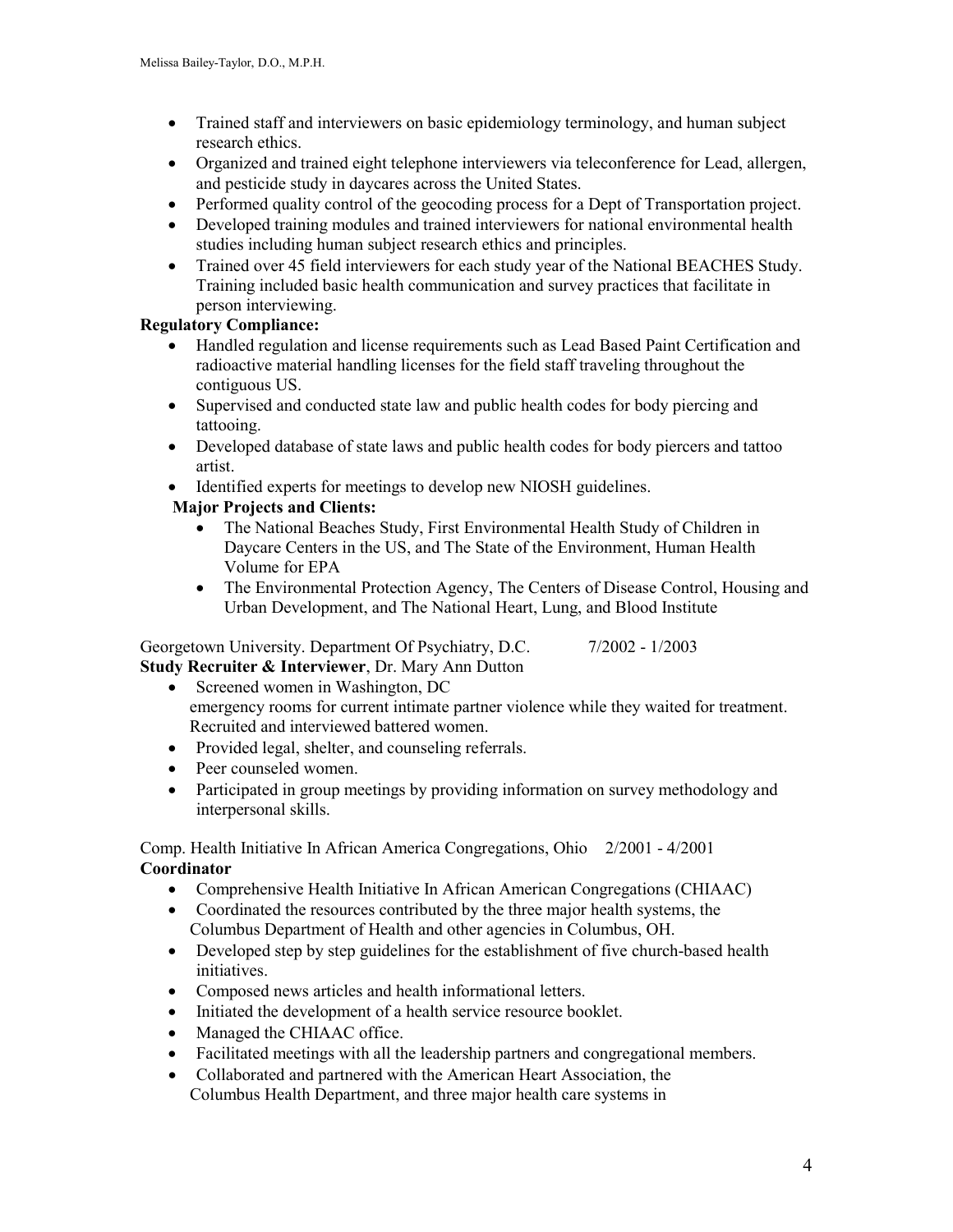Columbus, OH.

Mobile Health Fair Unit-Covenant Health Ministries, Ohio 6/2000 - 8/2000 **Public Health Educator And Practitioner**

- Provided health services to underserved population, served 1200 people in 9 weeks in OH, MI, and KY.
- Trained and supervised 400 volunteers, along with five other team members, during a nine week period.
- Provided Health Education on numerous topics such as breast cancer, Diabetes, STD's, Hygiene.
- Conducted an assessment of and made recommendations on the health status of Hispanic Migrant workers.

## ACL Enterprises, Ohio 1/1998 - 4/1998

## **Compassion Care Assistant**

- Provided assistance in daily routines to three residents living with Diabetes, Dementia, and Alzheimer's Disease.
- Accompanied residents to activities such as to church or shopping.

Boehringer Ingelheim Roxanne Labs R&D, Ohio 3/1997 - 8/1999 **Assistant Analytical Chemist 2**

- Developed analytical methods for innovative and generic drug products.
- Assisted in drug development in the preclinical and various stages of clinical trials
- Supported formulation development by performing routine laboratory characterization procedures.
- Analyzed raw materials, packaging components, and products, quality control.
- Employed various instruments and procedures such as AA, UV/VIS,
- IR spectroscopy, HPLC, extractions, titrating, dissolution, digital camera, heavy metal testing, arsenic, water testing.
- Documented and analyzed laboratory data in various formats such as using CALS and PeakPro.
- Composed and assisted in technical reports including SOP's.
- Employed the United States Pharmacopoeia and European Pharmacopoeia.
- Utilized Good Manufacturing Practices (GMP) and Good Laboratory Practices (GLP).

The Georgia Northwest Girl Scout Council, Georgia 1/1994 - 5/1995

## **Consultant-Paid Volunteer**

- Implemented and administered special Girl Scouting programs in underserved communities.
- Managed funds and resources.
- Mentored young ladies age 5-16.
- Supervised volunteers and two assistants.
- Served an average of 30 young ladies.

## **Research Experience:**

Ohio State University Dept. of Microbiology & Biologic Chem. 9/1995 - 1/1997 **Research Assistant**, Dr. Martin Caffery & Dr. Marie A. Gilles-Gonzalez Biologic Chemistry: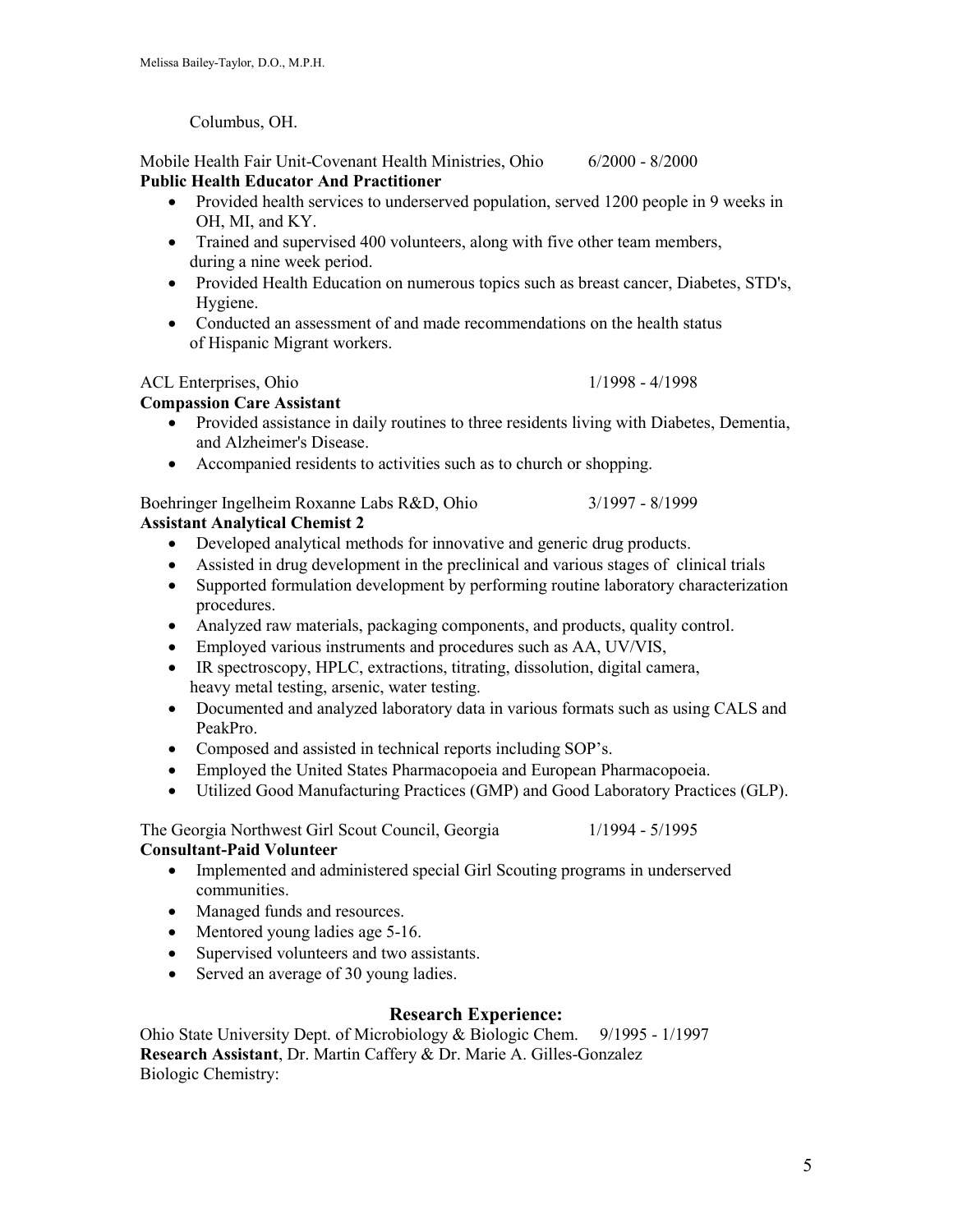- Synthesized and purified Monoacylglycerides (MAGS) via organic synthesis and distillation.
- Analyzed MAGS by TLC, NMR, DSC to construct phase diagrams and models of the cell lipid bilayers.

Microbiology:

- Fermented and harvested bacterial cells to obtain proteins.
- Purified proteins by Ion Exchange, Gel Filtration, and Affinity Chromatography.
- Involved in routine laboratory maintenance activities such as
- radiation safety monitoring.

Spelman College, N.I.H./M.B.R.S & Chemistry Department Georgia 6/1994 - 5/1995 **Student Researcher & Chemistry Tutor**, Dr. Bhatia

- I worked 10-15 hours during the academic year and 40 during the summer per week.
- Characterized 5'-GMP and 5'-CMP with FTIR& FTaman.
- Investigated the Hydration properties of 5'-GMP using FTRaman.
- Assisted students in General Chemistry.

Clark Atlanta University, N.I.H. /M.B.R.S., Georgia 6/1993 - 05/1994 **Student Researcher**, Dr. Irene Browne

- I worked 10-15 hours during the academic year and 40 during the summer per week.
- Isolated purified, characterized mouse epithelial cells to determine the storage form of Vitamin A.
- Analyzed organelles for retinoids using electrophoresis.
- Involved in HPLC and Electron Microscopy analysis of the organelle fractions.

University Of California San Diego, California 6/1991 - 8/1993 **Student Research Assistant,** Dr. Mauritzio Zanetti

- Participated in the development of a malaria vaccine.
- Entered data into the cell data bank.
- Purified proteins and performed immunological assays by ELISA.
- Analyzed constructs using Western blot.
- Involved in tissue culture.
- Experienced in the preparation of histological specimens for routine pathological studies and examination by electron microscopy for the neuropathology department.

## **Teaching Experience**

Impact Health, Pennsylvania 5/2005 - 12/2006; 9/2011- 6/2012

#### **Health Educator & Health Promotion Associate**

Screened employees of companies and the general public for common health conditions and provided health education on various topics including asthma, hypertension, high cholesterol, and diabetes. This position required travel out of the city and state for assignments periodically.

Ohio State University. Department. Of Chemistry, Ohio 9/1995 - 3/2001

**Lecturer & Graduate Teaching Assistant**

- Instructed undergraduate, general chemistry laboratory and recitation classes,
- 4 years; taught three classes per quarter of 25 students each.
- Proctored examinations of 30-300 students.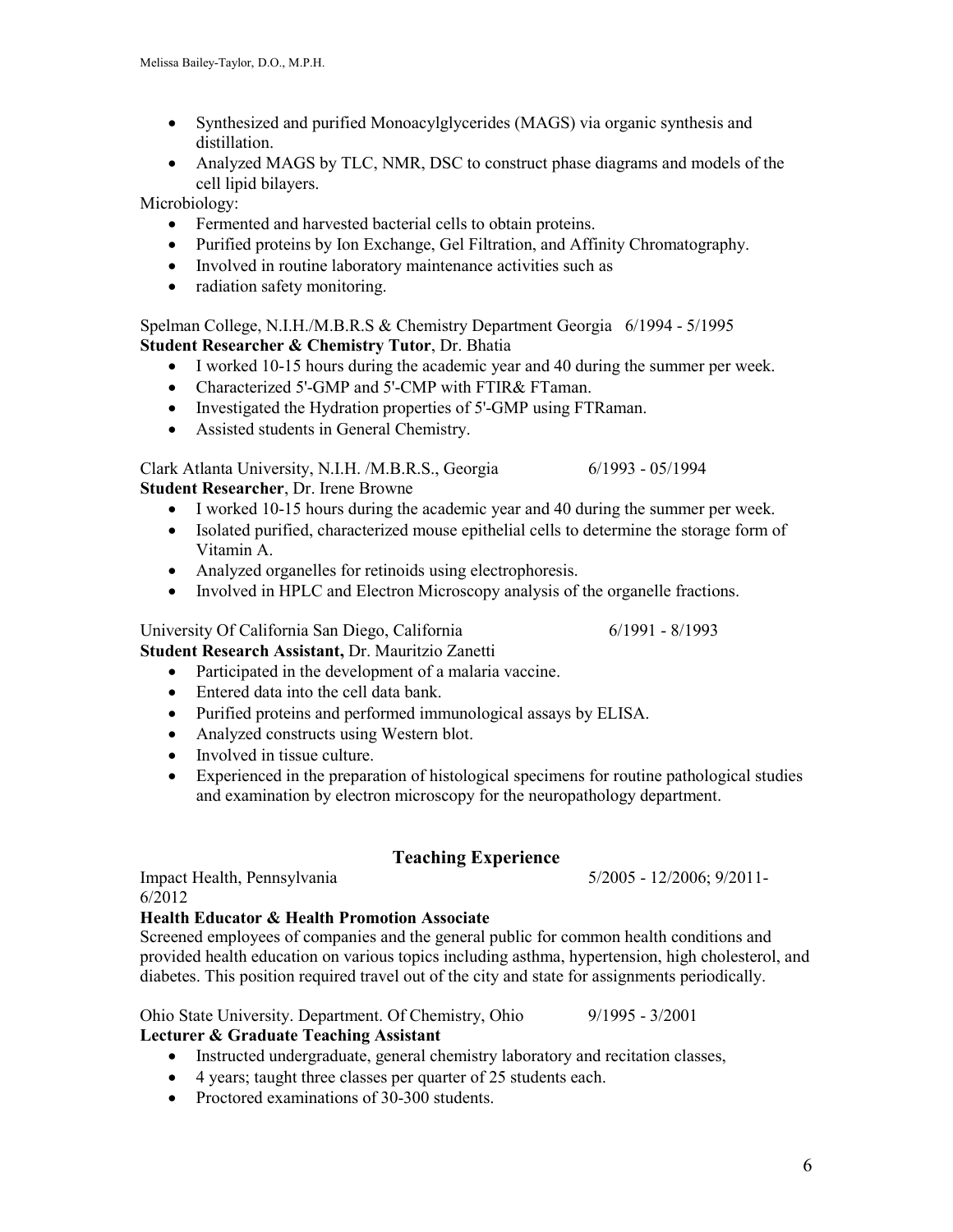- Supervised other teaching associates as the head proctor, periodically.
- Tutored students in general chemistry each quarter, two hours per week.

## **Volunteer Experience**

Summer Medical Institute (SMI), Mexico 7/ 2004 & 7/2005

## **Student Leader And Medical Volunteer**

- Participated in the mission twice.
- Edited surveys.
- Served as a team leader.
- Rotated through Valley Baptist Family Practice Residency.
- Worked with residents, attendings, translators, volunteers, and other medical students.
- Assisted in training team members to conduct medical and spiritual inventories.
- Established methods to provide continuity of care between the communities, local churches, and health facilities.
- Provided basic health screenings for several residents of the colonias in the Hidalgo and Cameron counties.
- Set-up and operated clinics and pharmacies in churches in various communities in Mexico.
- Provided medical care, health education, counseling, and spiritual care to residents of the communities.
- Provided food supplies to communities affected by the hurricane in Texas and Mexico.

## PCOM, Pennsylvania 4/ 2004 - 4/2004

## **Volunteer For PCOM Phone-A**-**Thon**

Volunteered to contact PCOM Alumni to encourage and request financial support for the PCOM D.O. scholarship fund.

The Christian Medical And Dental Association-PCOM 8/ 2003-present **President (2 Years)**

- Served as President of the Christian Medical and Dental Association twice
- Lead regular business meetings, prayer meetings, Bible studies, and community projects.
- Conducted fund raisers.
- Organize students to participate in Bethany Ministries.
- Participated in the Global Health month at PCOM.
- Recruited students for summer medical institute mission in Mexico and Texas.
- Selected to serve as a third year liaison with the local graduate chapter, Medical Campus Outreach.

Metropolitan Community Development Corp. (MCDC), Maryland 6/ 2001 -8/2002 **Health Director**

- Served the Silver Spring, MD and surrounding communities including the large emigrant populations.
- Provided health education, screening, and referrals.
- Editor/writer of monthly health education newsletter.
- Participated in developing fitness programs and health fairs.
- Participated in initiating the following future projects including community assessment, insurance plan, additional mini-health clinics, health fairs, and securing grants.

The Ohio Commission On Minority Health, Ohio 3/ 2000 - 3/2000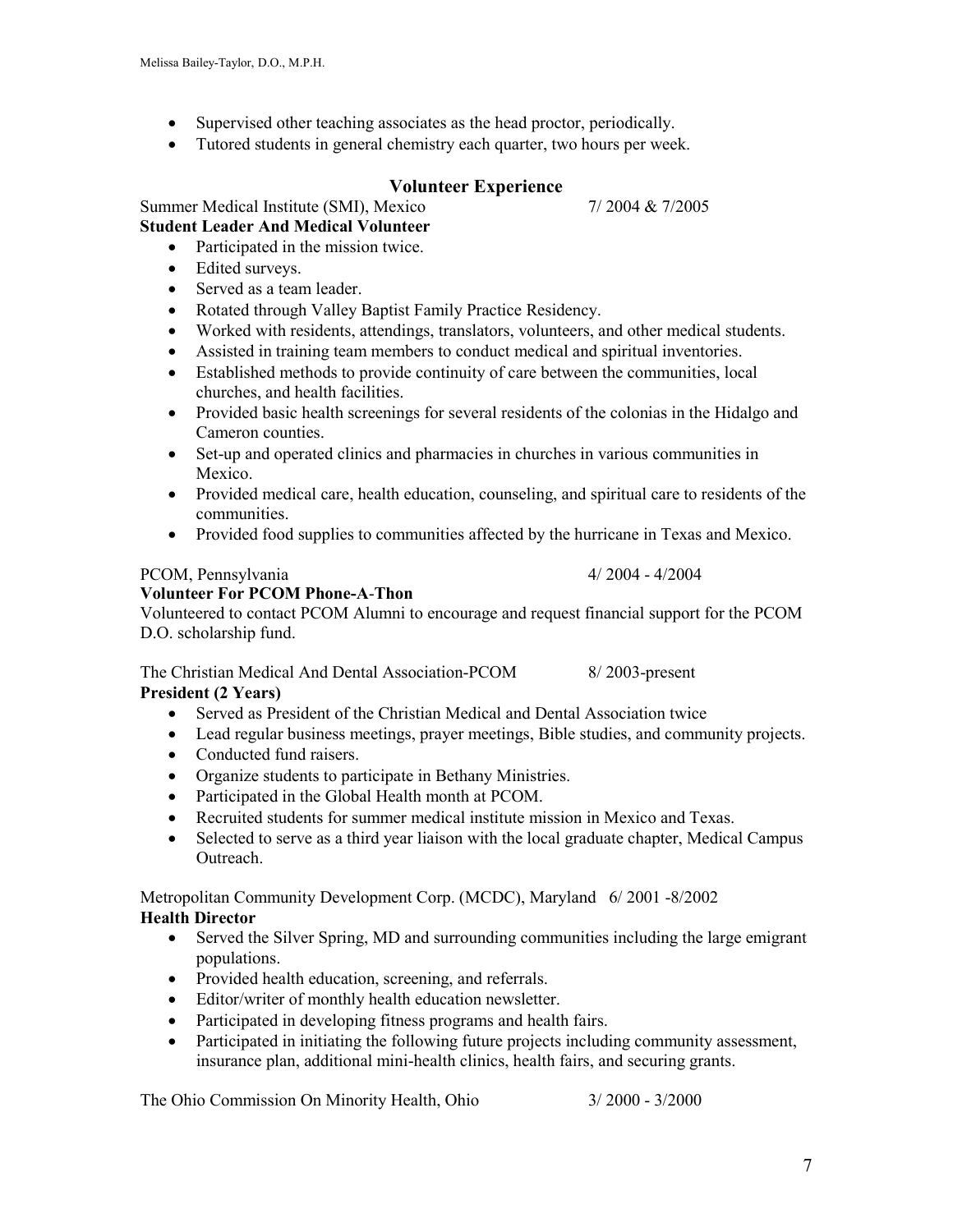## **Volunteer Recorder**

- Was invited by the Commissioner of Minority Health for the State of Ohio to participate in activities of the commission.
- Recorded, transcribed, facilitated round table discussions on the need of translated written materials in different languages, and various forms of communication in medical settings.

Central OH Breathing Association, American Heart Association, Ohio State University, New Salem Missionary Baptist Church, Ohio 12/ 1999 - 4/2001

## **Program Developer And Facilitator Master's Project**

- Developed a ten-week, church-based, smoking cessation intervention program,
- 8 initial participants.
- Used the Health Benefit and the Stages of Change Models as the framework for the program.
- Instructed participants about smoking; cessation; health consequences; and resultant health benefits from quitting smoking.
- Provided skill building opportunities to increase participants' self-efficacy.
- Performed summative and formative program evaluation of the smoking cessation program.
- Initiated grant proposal.
- Ran the intervention twice.
- Collaborated with Celebrate Recovery, an addiction recovery program.

## The American Red Cross, Ohio 9/ 1999 - 12/2002

## **HIV/AIDS Educator & Counselor**

- Provided HIV/AIDS education for adolescences and adults on the disease, testing, counseling, and transmission of HIV.
- Certified through the American Red Cross in general HIV/AIDS and Cultural relevant education, testing, and counseling.

Breach Repairer's Institute New Salem Missionary Baptist Church, Ohio 7/31/1999 **Coordinator**

- Planned and coordinated a conference, Breach Repairer's Institute for 200 participants.
- Provided seminars on recovery programs for chemical addictions.

New Salem Missionary Baptist Church-Missions, Ohio 6/ 1999 - 2/2000 **Food Pantry Volunteer**

- Prepared one to two day food packages for needy individuals and families.
- Provided for the spiritual and emotional needs of the participants.

## Columbus Children's Hospital, Ohio 4/ 1998 - /1999

- **Child Life Activity Volunteer-Hematology/Oncology.**
	- Provided activities for children with various ailments such as Sickle cell anemia and Leukemia. Activities included crafts, animal visits, and various entertainment.
	- Visited bed-bound children and provided support and appropriate activities.

American Chemical Society, Ohio 1997 & 1998 **Volunteer**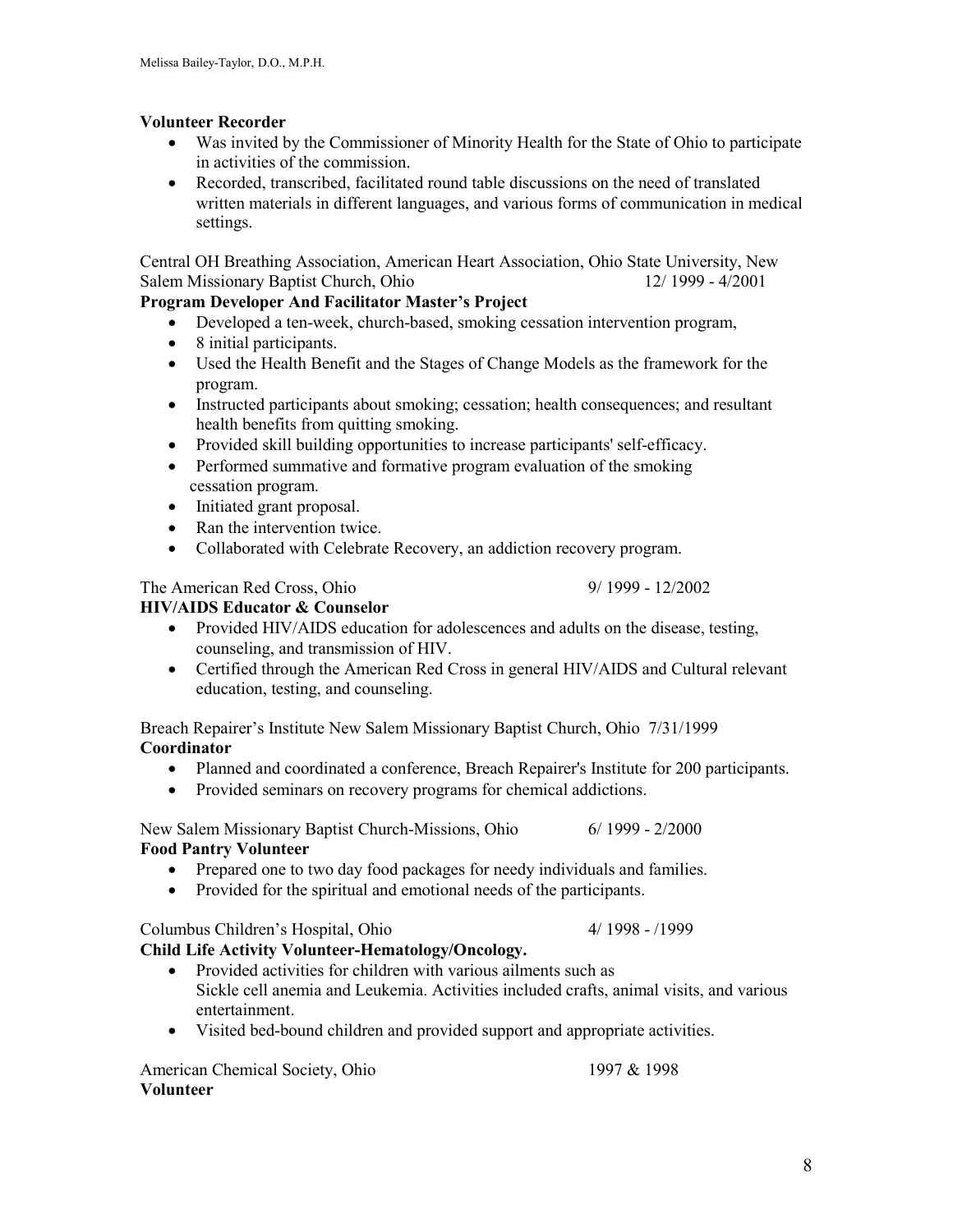• Conducted chemistry demonstrations for school age children during the National Chemistry Week.

Served ~100 children.

## **Peer Reviewed Book Chapters and Manuscripts**

Pan, X Bailey, M et al (2016) *Does Comprehensive Dementia Education Impact Self-Efficacy among Family Caregivers in the Community*. GHS Proc. November 2016; 1(2):121-125

Westat: Hilton, J, Bailey, M, Patrizzi, K, et al. (2003). Human Health Chapter 4. In EPA (Ed.), Draft Report on the Environment Technical Document. (pp.4-1 to 4-64). Washington District of Columbia, DC: US EPA Offices of Research and Development and Environmental Information.

## **Presentations/Posters/Lectures**

- Myths about Breast Cancer-National Breast Cancer Month. 10/2015
- Geriatric Health Maintenance 2013-3014
- Dementia-Types and Treatment 2014
- Infant Acute Lymphoid Leukemia. Tumor Board 4/2010
- The Basics of Analyzing Medical Research Part I 3/2010
- Zitelli Club Pediatric Infectious Disease 2/2010
- Acute Lymphoid Leukemia-Pediatrics Tumor Board 2010
- Community Baby Shower Basic Pediatrics for the Coalition of 100 Black Women 11/2009
- Pediatric Nephrology Hematuria 8/2009
- Intrauterine Growth Restriction 2008
- Bailey, M., Bhatia, S. (1995, April). A FT Raman Investigation for the Hydration Properties of 5'-GMP. Poster presented at: The American Chemical Society; Anaheim, CA.
- Bailey, M., Brown, I., Mason, T., Lu, X. (1993, December). Retinyl Palmitate Storage Form in Adult Mouse Skin. Poster presented at: American Society of Cell Biology; New Orleans, LA.
- Bailey, M., Patrizzi, K. (2003, November). An Innovative Approach Through Questionnaire Design to Collect Environmental Exposure and Health Behavior Data for the National BEACHES Pilot Study. Poster presented at: American Public Health Annual Meeting; San Francisco, CA.
- Bailey, M.J., Bhatia, S.C. (1995, April). A FT Raman Investigation for the Hydration Properties of 5'-GMP. Poster presented at: 9th National Conference on Undergraduate Research; Schenectady, NY.

### **Past and Present Memberships and Professional Societies**

American Board of Post-Acute and Long Term Care Medicine American Public Health Association American Osteopathic Association American College of Osteopathic Family Physicians Bureau Member of the American Osteopathic Association for Public Health and Scientific Affairs